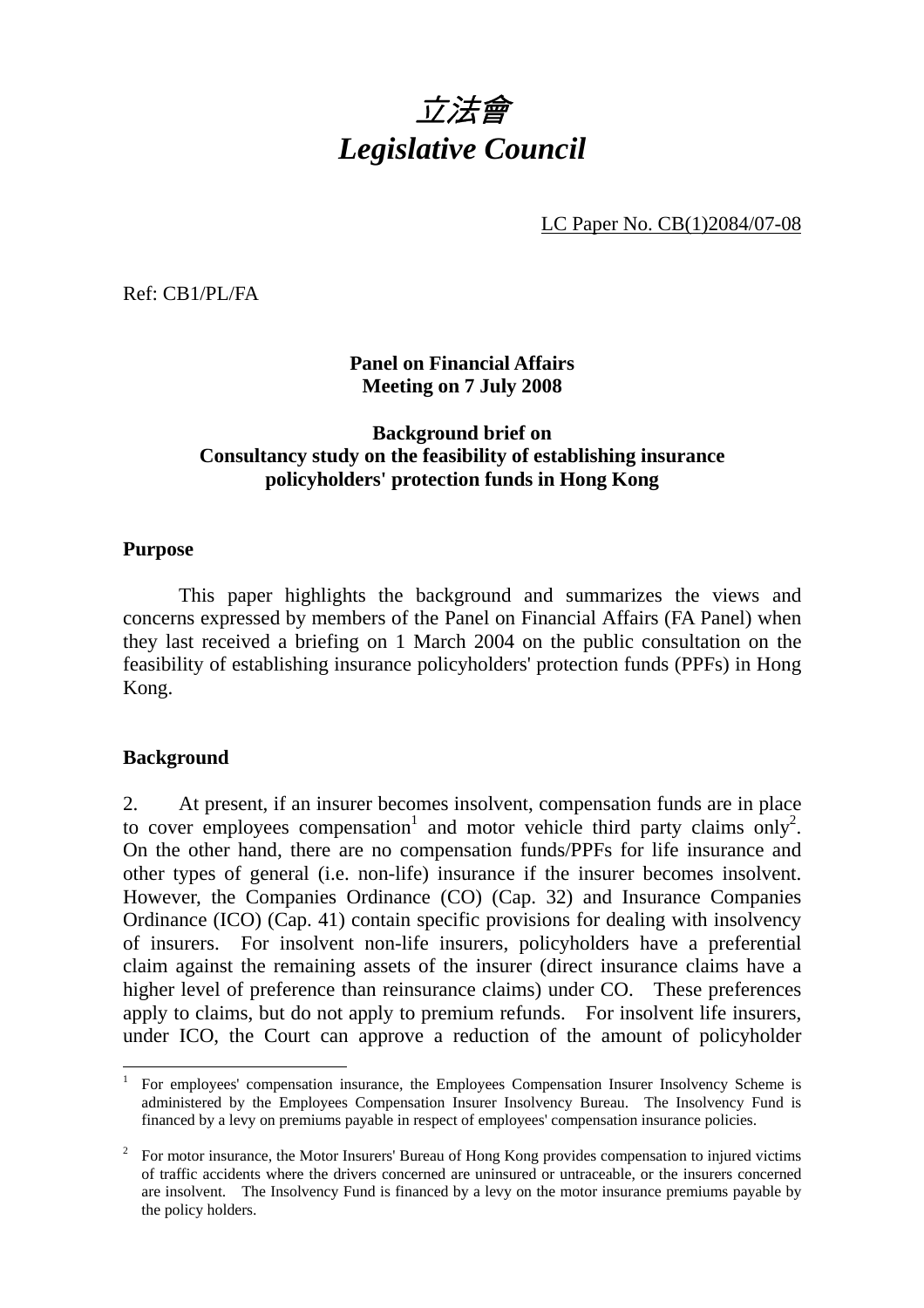benefits. Under such circumstances, the policyholders would have no choice but to accept the arrangements sanctioned by the Court. The Court can also approve a transfer of life insurance policies to another insurer.

3. In the wake of widespread public concerns arising from the insolvency of three insurers of the HIH Group in 2001, the Administration saw the need to study the feasibility of establishing PPFs in Hong Kong with a view to enhancing the protection of policyholders and promoting the stability of the insurance industry. In late 2002, the Office of the Commissioner of Insurance engaged PricewaterhouseCoopers to conduct a feasibility study on establishing PPFs in Hong Kong. The study was divided into two stages. Stage One covered a review of the current regimes locally and overseas, an evaluation of the feasibility of establishing PPFs, and the identification of options for PPF design. Stage Two (if proceeded) would focus on matters relating to the implementation of PPFs. Following completion of Stage One of the study, the Administration conducted a public consultation exercise from December 2003 to April 2004 on whether and how PPFs should be introduced locally. After completion of the public consultation, the consultant put forward to the Administration recommendations on the feasibility of introducing PPFs in Hong Kong, including, where necessary, identifying preferred PPFs options for consideration by the Government.

#### **Issues of concern**

4. FA Panel members expressed the following concerns when they received a briefing by the Administration on the public consultation on the feasibility of establishing PPFs in Hong Kong at the Panel meeting on 1 March 2004:

- (a) As PPFs would serve as a safety net of the last resort for the protection of policyholders, there might be pressure on the Government to deploy general revenue to provide funds for PPFs should there be insufficient funds to meet claims.
- (b) The need for establishing PPFs should be critically examined, having regard to the benefit of providing protection to policyholders when their insurers became insolvent, vis-à-vis the problem of moral hazards in that PPFs might encourage imprudent operation of insurers and make policyholders less vigilant in selecting their insurers.
- (c) As PPFs would likely be funded by the insurance industry in the form of levies, the impact of such levies on insurance premiums must be considered.
- (d) There was a suggestion that consideration might be given to setting the PPF levies payable by insurers to the risk level of their business undertakings.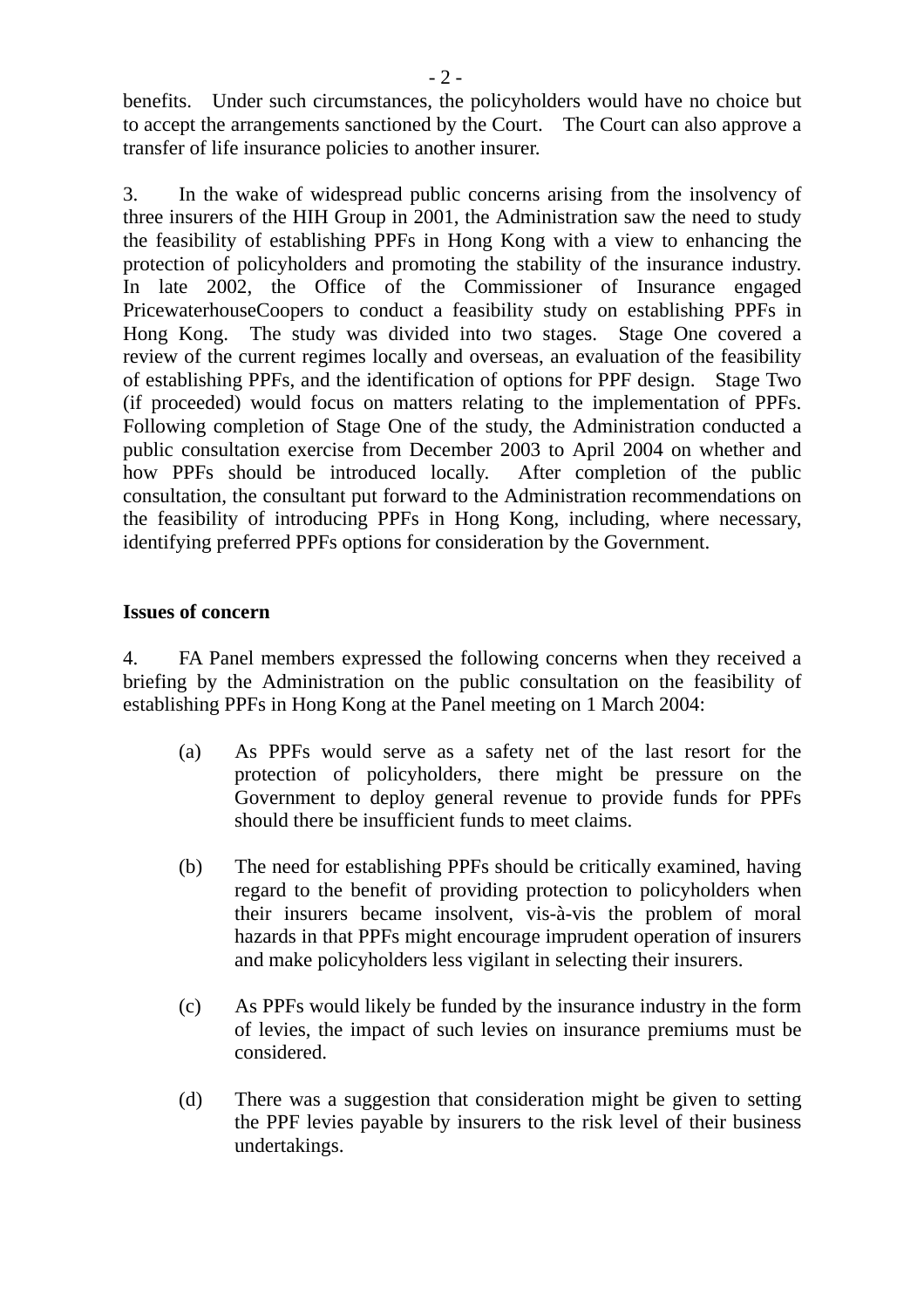## **Latest development**

5. In March 2007, the Administration accepted the final consultancy report, the conclusion of which was that while a form of PPF scheme might work in Hong Kong, its success would depend heavily on the scope and nature of the scheme as well as the support of the industry and the community.

6. In pursuance of this, the Administration has engaged in a close dialogue with industry stakeholders with a view to alleviating their concerns and agreeing on a pragmatic way forward. The Administration proposes to brief the Panel at the meeting on 7 July 2008 on the latest position.

# **Relevant papers**

7. A list of relevant papers is at **Appendix** .

Council Business Division 1 Legislative Council Secretariat 4 July 2008